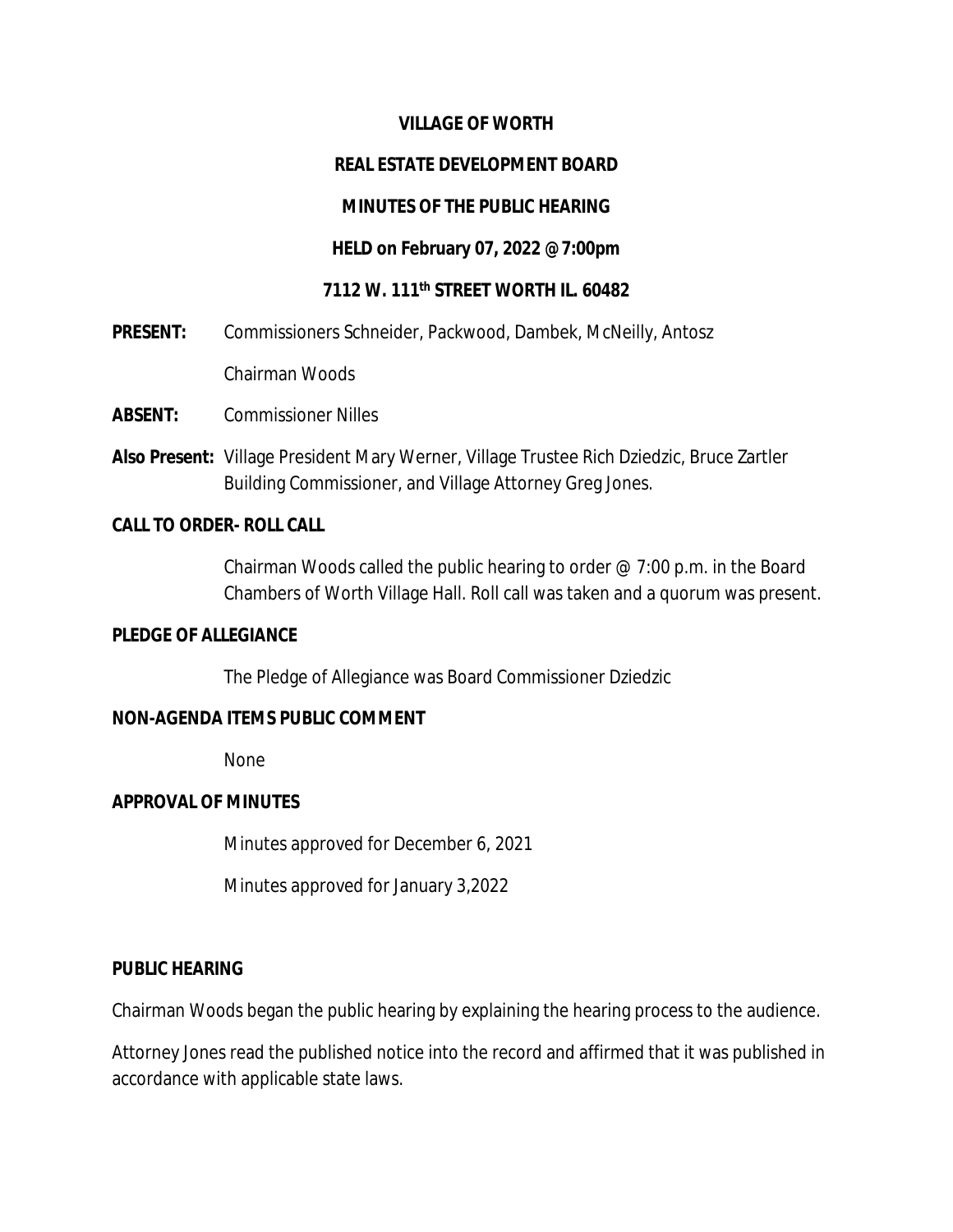# **Agenda item 5A**

A request of A and S Property Investment Group LLC, consideration of a special use to establish up to 3 residential dwelling units on s second story of the building located at 6435 W. 111<sup>th</sup> Street, Worth, Illinois, and other relief as required

# **Attorney Jones read the notice of publication into the records.**

Omar Younis and Assad Amur spoke as the officers of A and S Property Investment Group LLC. They explained the plans to turn the 1 unit housing area into 3 separate units, as well as the 1 commercial store front in to 6 commercial units.

Commissioner Schneider questioned the added of three units and the size of property. The petitioner responded each unit would be 1,000 square feet.

Commissioner Schneider questioned what type of car lot. The petitioner responded that it was used and mostly on line.

Commissioner Dambek aske if repairs would be done. The petitioner responded in the affirmative

Commissioner Packwood asked what the anticipated tenet would be on the commercial side. It was the petitioners thought they would be auto related, either accessories or insurance related.

Commissioner Antosz asked about the noise in the close proximity to the school. The petitioner feels the distance will keep the noise at a minimum to the school.

The Architect Mohamed Nafe spoke on the aesthetics of the building, as well as the reasoning to the size of the dwelling units.

Building Commissioner Zartler commented he has seen the drawings and the building is all glass construction and will be an asset to the Village.

# **Motion to close hearing**

Motion by Commissioner Schneider second by Commissioner McNeilly

Roll Call: AYES (6): Commissioners Schneider, Packwood, Dambek, McNeilly, Antosz and Chairman Woods.

NAYS (0):